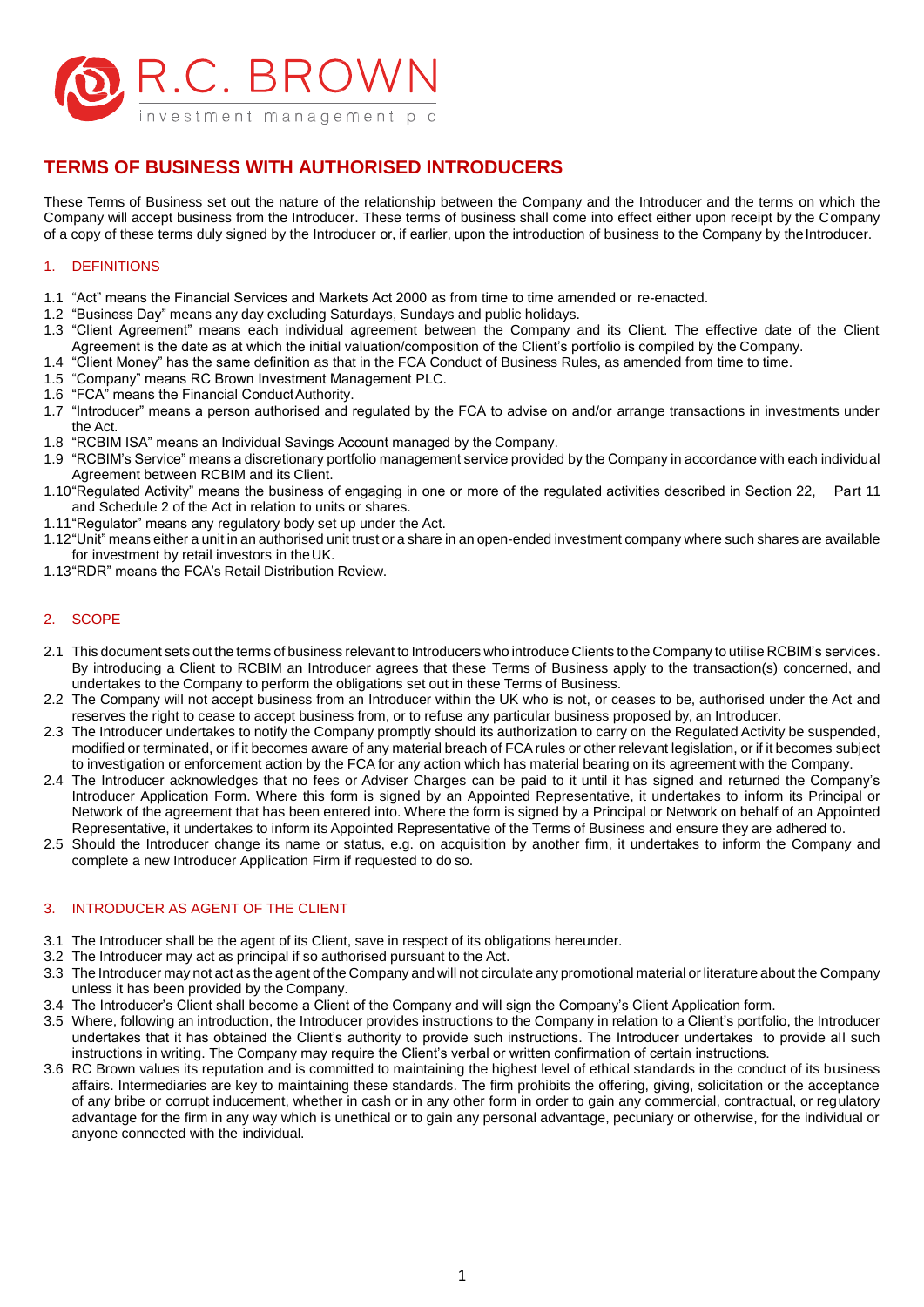

# **SUITABILITY**

- 4.1 The Company acknowledges its obligations to its Clients under COBS 9A of the FCA Handbook in relation to suitability. However the Company does not provide a general financial planning service or carry out a review of the client's circumstances except in relation to the investments it has been appointed to manage. The Company will, and is entitled to, rely on any information provided by the Introducer about the Client, or about the Client's investments, when fulfilling its obligations under COBS 9A. The Company is entitled to assume that such information is complete and accurate and that it remains so unless the Introducer advises otherwise.
- 4.2 The Introducer undertakes to carry out an assessment of the suitability of the Company's service and the particular investment strategy for its Client in accordance with COBS 9A of the FCA Handbook. In making this assessment the Introducer will take into account all necessary "Know Your Client" information, including the Client's knowledge and experience, financial situation, investment objectives and attitude to investment risk, and will provide the Company with all such information as is relevant to its management of the Client's investments. The Company shall only accept introductions from the Introducer on the basis that this assessment has been carried out and that the Introducer has made a personal recommendation to the Client to proceed. The Company is entitled to rely on this assessment and information when fulfilling its own obligations under COBS 9A.
- 4.3 The Introducer undertakes to periodically review and update the information it holds for its Clients, and its assessment of the suitability of the Company's service and particular investment strategy in the light of that information. The Introducer will, upon request, reconfirm the suitability of the portfolios managed for its Clients by the Company and provide any further information as the Company may reasonably require in order to demonstrate suitability. The Company may, under certain circumstances, require this information to be confirmed by the Client.
- 4.4 It is the Introducer's responsibility to select an appropriate investment strategy for the Client and to ensure that the risk profile thereof is consistent with its assessment and personal recommendation. The Introducer undertakes to inform the Company immediately if it has any reason to believe that the Client's circumstances have changed and that any particular investment or investment strategy is no longer suitable for the Client.
- 4.5 It is the Company's responsibility to act as portfolio manager and select the investments in the portfolio.
- 4.6 The Introducer undertakes to explain to the Client its and the Company's respective roles and responsibilities as set out in 4.2 4.4 above.
- 4.7 The Introducer undertakes to maintain a full understanding of the investments and services offered by the Company including its Advice Status Disclosure under COBS6.

## 5. PAYMENTS

- 5.1 Unless the Introducer informs us otherwise, we will assume that the Introducer is not authorised to hold Client Money. If the Introducer is authorised to hold Client Money:
- the Introducer is responsible for informing the Company that it is so authorised;
- the Introducer is responsible for handling Client Money strictly in accordance with the FCA's Conduct of Business Rules in relation to Client Money as amended from time to time;
- the Introducer is responsible for ensuring that payment in respect of any ISAs effected by or through the Introducer is received by the Company with the Client's signed application form in the relevant tax year;
- where the Company facilitates a payment from the Client to the Introducer, such payment will discharge the Company's obligations to the Client and the Introducer shall indemnify and keep indemnified the Company against all loss, costs, claims, expenses and demands arising from payment to the Introducer.
- 5.2 If the Introducer has undertaken to a Client to pass on monies to the Company, the Introducer shall do so promptly.
- 5.3 The Introducer shall indemnify the Company against all loss or claims incurred directly or indirectly by the Company by reason of the Introducer's failure to pass on monies or applications promptly. For the purpose of this provision, loss shall include any loss resulting from the cancellation of the contract or application and, without limitation to the foregoing, any other loss or expense caused to the Company directly or indirectly by a failure of the Introducer to pass on monies or applications promptly.
- 5.4 The Company shall not be responsible for any applications for ISAs for which payment is not received by the end of the relevant tax year and shall be entitled to cancel in whole or in part any contract or application in respect of which payment is not made, or which is found to be ineligible for ISA status for any other reason.
- 5.5 Cheques and monies in favour of partial or full liquidation of investments under RCBIM's management will be drawn in favour of the Client unless the Company is instructed otherwise in writing by the Client (in accordance with the Customer Agreement) and subject to any regulatory requirements to the contrary. Cheques in favour of the Client will be made payable to the Client and crossed 'Account Payee'.

## 6. ADVISER CHARGING AND REMUNERATION

- 6.1 The Introducer is responsible for ensuring that it complies with the FCA's rules on Adviser Charging and Remuneration, Clients' Best Interests, Inducements and Treating Clients Fairly.
- 6.2 Where it is agreed between the Introducer and the Client that: (a) the Client shall pay the Introducer a charge(s) for its services; and (b) the charge(s) shall be deducted out of the Client's portfolio (the "Charge" or "Charges", as the context requires), the Introducer shall notify the Company of the amount of any Charges to be deducted and shall provide the Company with the Client's written instructions to deduct such Charges.
- 6.3 Upon verifying the Client's instructions, the Company will, where required, debit such Charges from the Client's portfolio and will pay them over to the Introducer in accordance with the Client's instructions.
- 6.4 Any initial Charge will be deducted as soon as is practicable following receipt of the client's funds and will be based on the value shown in the initial valuation.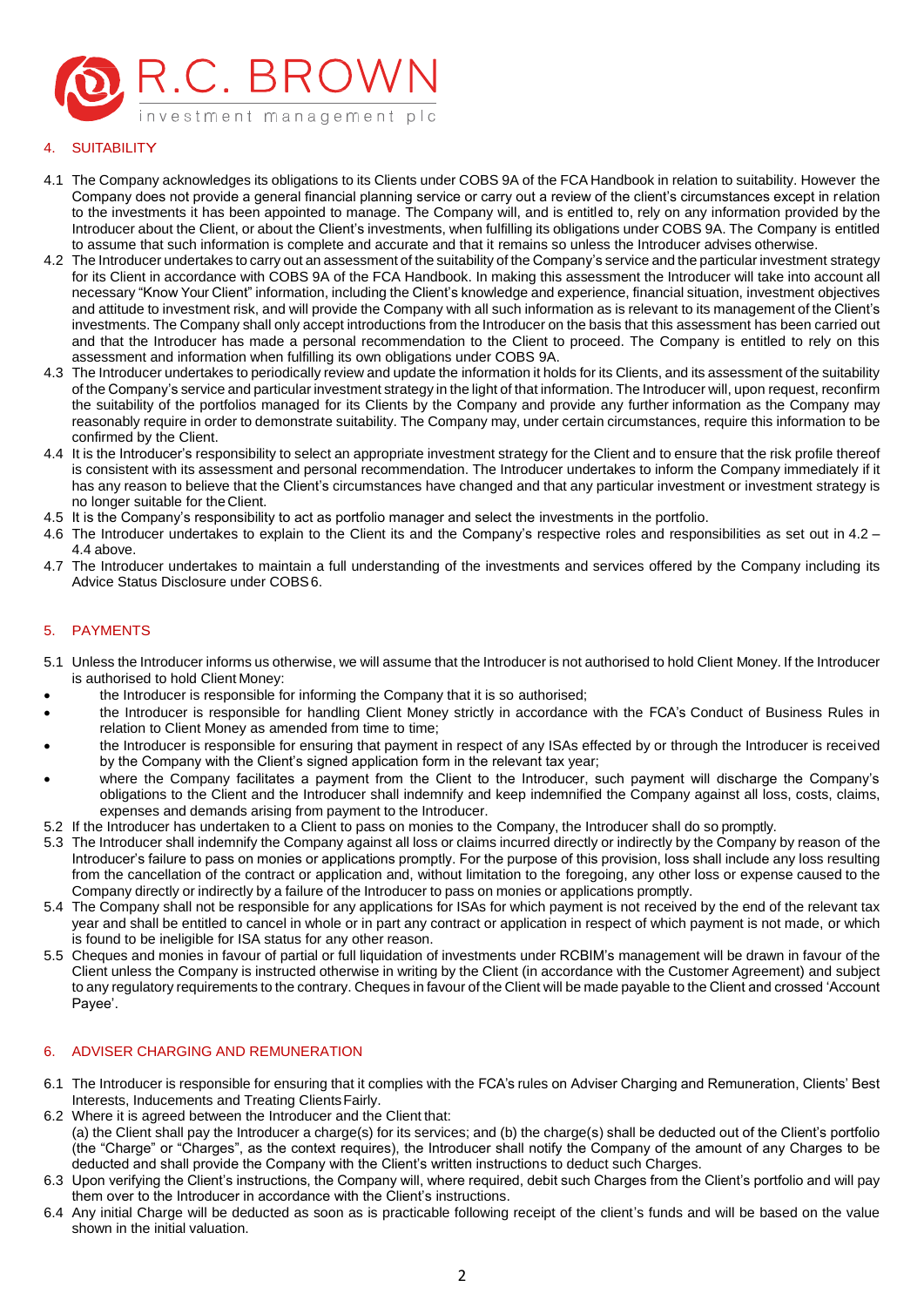

- 6.5 Where it is agreed between the Introducer and the Client, Charges may be structured so that they are deducted from the Client's portfolio over a period of time (an "Ongoing Charge").
- 6.6 Ongoing Charges shall be deducted from the Client's portfolio and paid to the Introducer quarterly in arrears when the Company's management fees are debited. For the first period of investment the payment is made in arrears from the effective date of the Customer Agreement to the first period end date.
- 6.7 Ongoing charges will normally be paid to the Introducer within 25 business days of the valuation date of the Client's portfolio.
- 6.8 The Introducer undertakes to promptly notify the Company of any change to the Ongoing Charges as agreed from time to time with the Client and shall provide the Company with the Client's written confirmation of the change.
- 6.9 In the event of two or more Introducers claiming payment of an Adviser Charge in respect of the same Client or transaction, the decision of the Client as regards the payment of the Adviser Charge shall be final.
- 6.10The Introducer is responsible for determining the correct VATstatus of its services and will notify the Company of its VAT registration details and the correct VAT treatment of the Charges and Ongoing Charges to be deducted from the Client's portfolio.
- 6.11All such Charges and Ongoing Charges shall be governed by such of the FCA's Rules as may be applicable.

#### 7. DOCUMENTATION ANDCOMMUNICATION

- 7.1 The Introducer shall pass to a Client immediately, and without any amendment, any documents supplied by the Company for the information of, or completion by, the Client and shall pass to the Company immediately any documents provided by the Client for that purpose.
- 7.2 The Introducer shall ensure that prior to subscribing to an ISA, the Client has received the current documentation and application forms, and undertakes to pass on promptly to the Client such statements, and other information supplied by the Company for that purpose.
- 7.3 The Introducer undertakes to comply with any other disclosure requirements in force at the time of recommending or effecting a transaction.
- 7.4 The Company may owe an obligation to send certain documents and communications and reserves the right to send such documents and communications direct to the Client.
- 7.5 The Company may, where requested by the Client, provide the Introducer with copies of reports and valuations sent to Clients introduced by that Introducer.
- 7.6 The Company may record and monitor telephone calls for regulatory and quality control purposes.
- where the Company facilitates a payment from the Client to the Introducer, such payment will discharge the Company's obligations to the Client and the Introducer shall indemnify and keep indemnified the Company against all loss, costs, claims, expenses and demands arising from payment to the Introducer.

## 8. INDEMNITY

- 8.1 The Introducer shall indemnify and keep the Company indemnified, in respect of all business introduced to the Company by the Introducer, from all losses, costs, claims, expenses or demands incurred by the Company arising from:
- any failure by the Introducer to comply with the provisions of the Act, any regulations made thereunder and the rules of any relevant Regulator (including, without limitation, the rules and requirements of the FCA); or
- any breach by the Introducer of any of these Terms of Business including, without limitation, any failure to provide promptly and accurately the information or documentation required pursuant to these Terms of Business;
- any business introduced to the Company in breach of regulatory permissions under the Act; or
- any claims by clients arising from the provision of services for which the Introducer has agreed to be responsible under these Terms of Business.

#### 9. SERVICE OF DOCUMENTS

- 9.1 Any letter or other document shall be deemed to have been duly served upon the Introducer if it is sent by post to, or left at, the address last notified by the Introducer to the Company in writing. Any letter or other document sent by first class post shall be deemed to have been served on the Business Day following that on which the envelope containing the same is posted and in proving such service it shall be suffìcient to prove that such envelope was properly addressed, stamped and posted.
- 9.2 All correspondence served by the Introducer on the Company must be sent to its registered address.

#### 10. USE OF INFORMATION

10.1The Introducer warrants that:

- It has in place all necessary notifications in respect of its processing of personal data as required by the General Data Protection Regulation 2018 (GDPR) / Data Protection Act 2018, as amended from time to time; and
- it has obtained all appropriate consents from the Client to provide the Company with personal data.
- 10.2The Introducer acknowledges that the Company will be a Data Controller under the GDPR in respect of the information provided to it and shall be entitled to use and disclose such information according to the business requirements of the Company and in order to fulfill its obligations under any contract entered into with, by or on behalf of the Client, to the extent necessary to perform the services for which the Company has agreed to be responsible under these Terms of Business.